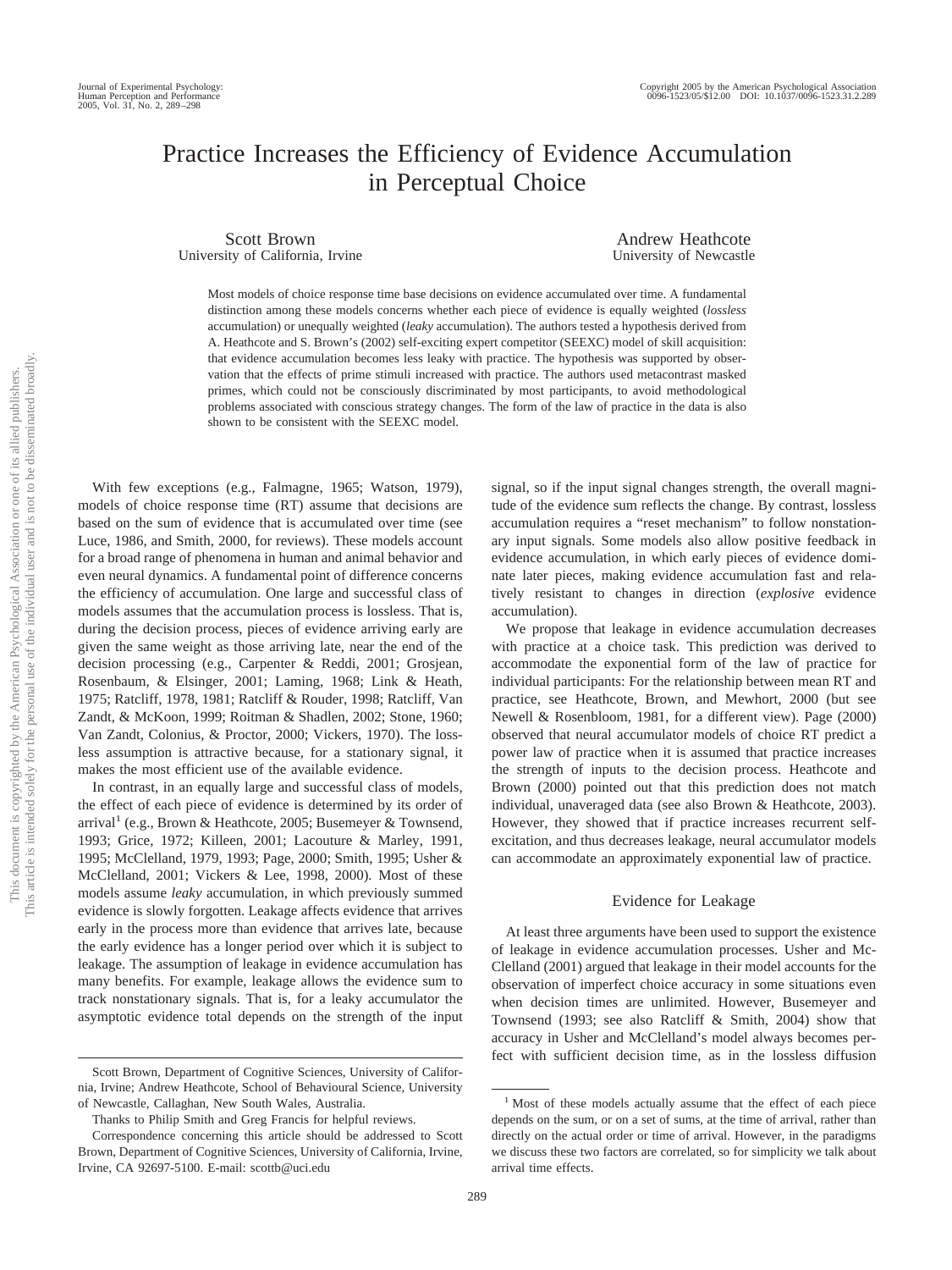models. The second argument for leakage relies on neural plausibility; individually, neurons are extremely leaky integrators, with time constants around 5–10 ms ( *passive leakage*). This contrasts sharply with lossless integrators, which have an infinite time constant. However, even the leakiest choice models assume much longer time constants than 10 ms, which led Wang (2002) to suggest that neural implementation requires recurrent excitatory connections (self-excitation). Hence, even though accumulation is leaky in individual neurons, this does not imply that evidence accumulation is necessarily leaky at the network or the behavioral level. The energetic cost of neural self-excitation is high due to increased overall firing rates. For this reason, we propose that practice increases self-excitation in a very specific manner: by affecting behavior only in highly practiced tasks with little generalization. This limits the energy expenditure to networks that support behaviorally important skills.

The third argument in favor of leaky integration comes from the "expanded judgment" paradigm (e.g., Busemeyer, 1985; Erlick, 1961; Irwin & Smith, 1957; Irwin, Smith, & Mayfield, 1956; Pietsch & Vickers, 1997; Smith & Vickers, 1989; Vickers, 1995; Vickers, Burt, Smith, & Brown, 1985; Vickers, Foreman, Nicholls, Innes, & Gott, 1989), which attempts to directly examine the dynamics of evidence accumulation by breaking stimuli into a temporal series of discrete pieces, each possibly favoring a different response. For example, Pietsch and Vickers' stimuli were sequences of 30 flashes from a pair of lamps displayed over approximately 3 s. Participants were asked to decide whether the right or left lamp had been flashed more often. In stimulus sequences with equal numbers of flashes on the right and left, participants had a strong tendency to respond based on the flashes that predominated at the end of the sequence. This finding is consistent with a leaky accumulation process. Expanded judgment paradigms have yielded support for leaky integration, with both human participants (e.g., Busemeyer & Townsend, 1993; Viviani, 1979) and animals (e.g., Alsop & Honig, 1991; Killeen, 2001).

The relatively slow presentation rates and long presentation times used by Pietsch and Vickers (1997)—and most other expanded judgment experiments—leave open the possibility that leakage is a characteristic of attention or memory processes rather than the decision process. Usher and McClelland (2001), who studied fast perceptual choices, investigated leakage using an expanded judgment task with a much quicker stimulus rate and shorter overall presentation time; eight *S* and eight *H* characters presented for 16 ms each in the critical trials of their Experiment 3. They found strong individual differences, with two participants' choices being strongly positively correlated with the type of the last few characters, two negatively correlated, and two indifferent, consistent with leaky, explosive, and lossless integration, respectively. Pietsch and Vickers also found strong individual differences in leakage (see also Vickers, 1995).

We report data from an experiment that used fast perceptual choice— orientation discrimination—in a priming paradigm that provided an empirical assessment of information accumulation dynamics. Previous expanded judgment tasks were less than ideal for testing models of perceptual choice RT because the stimuli required an appreciable time to present, at best 256 ms (Usher & McClelland, 2001). Choice responses can be made in less than 256 ms, so decision processing can take much less than 256 ms when motor production time is taken into account. This raises the possibility that participants can reach a decision without observing the

entire stimulus, and so the effect of some parts of the stimulus sequence may be decreased independent of leakage in evidence accumulation. Usher and McClelland minimized this problem by using randomized sequences of varying length and examining results only from the shortest sequences. Our interference and facilitation priming paradigm has the advantage that all changes in the information content of stimulus display sequences occurred well before participants were able to respond (90 ms).

The priming paradigm used below relies on metacontrast masking, with procedural details similar to Klotz and Neumann's (1999) Experiment 3. In metacontrast paradigms (e.g., Bridgeman, 1971, 2001; Didner & Sperling, 1980; Francis, 2000, 2003; Kahneman, 1968; Klotz & Wolff, 1995; Lachter & Durgin, 1999; Milner & Goodale, 1995; Schmidt, 2002; Vorberg, Mattler, Heinecke, Schmidt, & Schwarzbach, 2003), participants made simple shape discriminations quickly, for example, between a filled circle and an annulus. Metacontrast masking can occur when the outer contours of a prime shape are coincident with the inner contours of the target shape. With a carefully chosen delay between prime and target display (stimulus onset asynchrony [SOA]), participants cannot reliably discriminate between prime displays. However, metacontrast primes can still induce changes in RT and error rates, even without conscious detection. Such results have been used to argue for dissociation between conscious and subliminal perceptual systems (e.g., Klotz & Neumann, 1999).

Appropriate use of metacontrast masks enables the presentation of prime displays that participants are unable to consciously detect, thus ruling out alternative explanations of the predicted effects of practice based on consciously mediated strategies. Three previous studies have examined the effects of practice on metacontrast masking: Ventura (1980), Hogben and Di Lollo (1984; see also Francis, 2003), and Vorberg et al. (2003). In the first two investigations, it was found that practice increased the efficacy of metacontrast prime stimuli: Participants were better able to ignore the information content of the masking stimulus with practice. This effect is in accordance with our hypothesis.

Vorberg et al. (2003) investigated the effect of extensive practice (five experimental sessions) on metacontrast masked priming. They interpreted their results using a leaky accumulator model of choice response time, similar to those discussed above (e.g., Smith, 1995; Usher & McClelland, 2001). Vorberg et al. reported that practice had no effect on RT in their task, apparently contradicting our hypothesis that practice reduces leakage. However, there was a very strong effect of practice on error rates in Vorberg et al.'s experiment: The effectiveness of prime stimuli in producing error responses increased with practice, exactly as our hypothesis predicts.<sup>2</sup> For longer stimulus onset asynchronies, the increase in prime effectiveness with practice was very strong. At an SOA of 56 ms, there was a 3% *priming effect* on error rates in the first practice session, but a 10% effect in the last session. For an SOA of 70 ms, (most similar to our stimuli) the priming effect increased from 8% to 18% with practice, and for an SOA of 84 ms, the priming effect increased from 17% to 28%.

Although each of these three previous studies produced results consistent with our hypothesis that practice increases the impor-

<sup>&</sup>lt;sup>2</sup> This increase can be seen in supplementary material not included in Vorberg et al.'s printed article (their Table 1 available from http://www .pnas.org).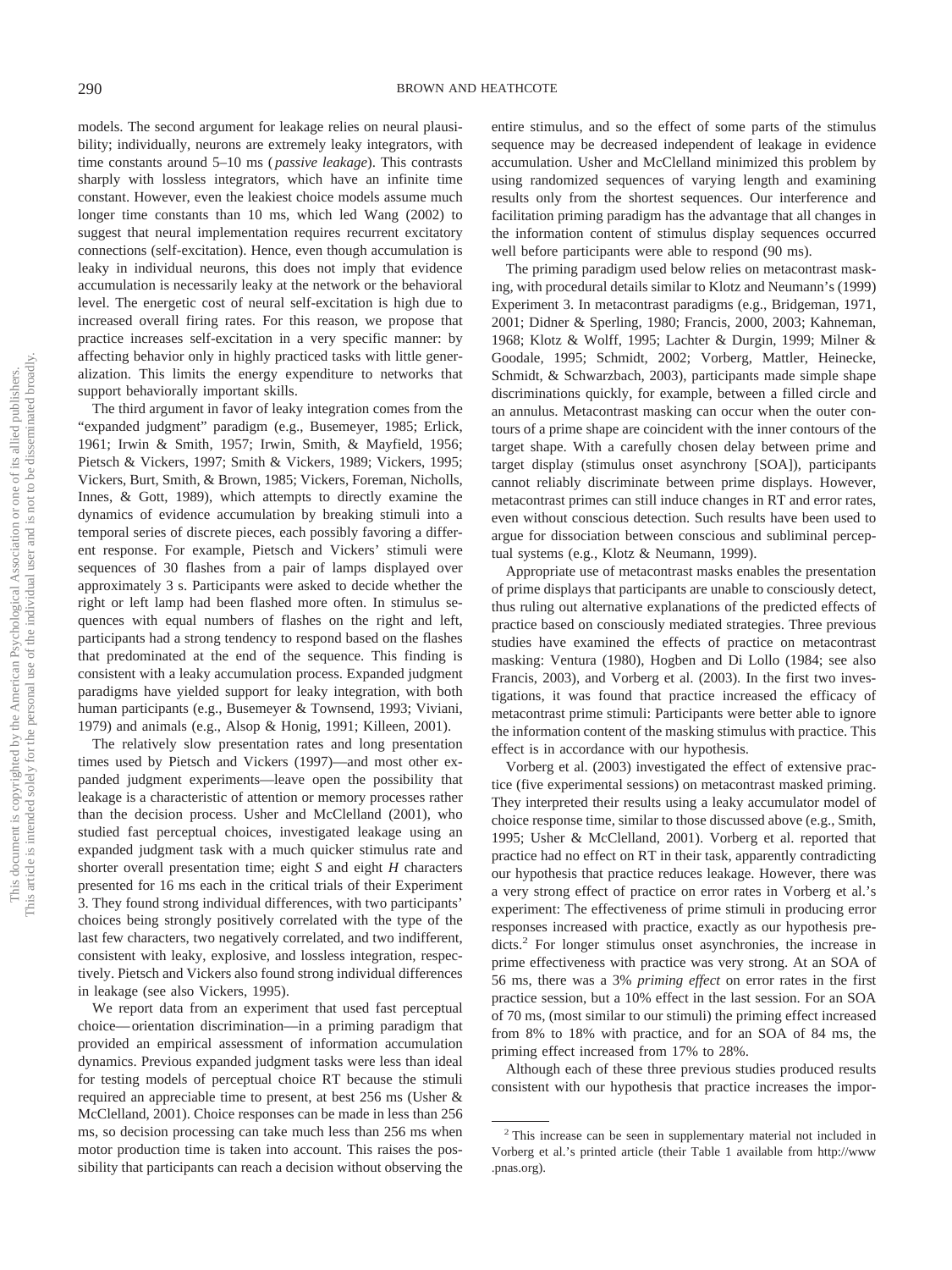tance of early arriving information, by decreasing leakage, they were designed with different aims in mind and so are not ideal for testing our hypotheses. In particular, participants were (sometimes) required to identify the prime stimulus and to ignore the following stimulus. This makes the results open to alternative explanations based on conscious strategies; because participants were aware of the existence of prime stimuli, and even trained to detect them, it is possible that their response strategies—rather than leakage— changed with practice. In our experiment, participants were not required to respond on the basis of the properties of the prime stimulus and were unaware of its existence until after the practice phase was complete.

# *Method*

*Participants.* Participants were 8 undergraduate students at the University of Newcastle, Australia, with normal or corrected-to-normal vision. Participants attended two, 1-hr experimental sessions on consecutive days. Responses were collected using a serial mouse with the trackball removed. This method of response collection results in timing errors smaller than  $\pm$ 6 ms (Beringer, 1992). Response collection routines, and other experimental software, can be obtained from Scott Brown. The vertical retrace frequency of the video monitor was 67 Hz, and corresponded to a refresh period of 15 ms.

*Stimuli.* The stimuli were square and diamond shapes (see Figure 1) presented on a computer screen in a dimly lit room, with black on a white background to minimize problems associated with phosphor decay and changes in overall screen luminance. The target stimuli each covered the same amount of screen area to within three pixels per thousand. Target stimuli had side lengths of 25 mm, which corresponded to approximately 2.2° retinal eccentricity, given a viewing distance of approximately 60 cm. Stimuli were presented in pairs, side by side, such that the distance between extreme left and right points of the pair was 68 mm (5.9°). The prime stimuli were smaller than the target stimuli by a factor of  $\sqrt{2}$  so that the outer contours of the prime stimuli coincided with the inner contours of both target stimuli. The vertical height of each prime-target stimulus pair was adjusted by a random uniform displacement from screen center in the range [-11 mm, +11 mm]. Left and right stimuli were adjusted independently, which allowed for a maximum height difference of 22 mm, or approximately 90% of target side length. Prime and target stimuli were always presented in the same vertical locations to preserve the metacontrast phenomenon.

*Procedure.* Each trial consisted of the sequence represented graphically in Figure 2. A blank white screen was displayed for 100 ms after which a (black) dot appeared in the center of the screen accompanied by four dots forming the corners of a square with a side length of 80 mm. Over the next 720 ms, the four outer dots moved toward the center dot, then



merged with it and disappeared. This animated fixation display helped draw participants' focus to the screen center (where the dots converged). A random delay (uniform between 150 and 750 ms) was then enforced to reduce premature stimulus sampling or anticipation (see, e.g., Grosjean et al., 2001). After the delay, a pair of prime images was displayed for two screen refreshes (30 ms). The prime pair could consist of any combination of diamond or square prime stimuli. A blank white screen was displayed for a further three refresh cycles, so that the interstimulus interval (ISI) was 45 ms. Following this, the target pair was displayed for six refresh cycles (90 ms). The target pair always consisted of one square stimulus and one diamond stimulus. After the 90 ms had passed, a blank white screen replaced the target pair. This screen remained until a response was recorded from either mouse button, or 2,500 ms passed.

The task for half of the participants was to push the left button if the square stimulus appeared on the left of the screen and the right button if it appeared on the right. The other half of the participants performed the same task with respect to the diamond stimulus. All response times were measured from the onset of the target stimulus. If a correct response was made, the trial sequence began again. If an incorrect response was made, feedback was given for 500 ms in the form of a 500 Hz tone. If no response was recorded within 2,500 ms, the same feedback tone was given, and participants were instructed to take a break if they required one, and then to press a button when ready to continue the experiment.

Trials were presented in blocks of 64. Within each block, half of the trials were neutral (i.e., the prime pair contained two identical stimuli), with the remaining half divided into 16 congruent trials and 16 incongruent trials. The prime pairs for congruent (incongruent) trials were in corresponding (opposite) positions to the target pairs. Target location was balanced across all conditions. After each block, participants were instructed to rest as long as they pleased; a minimum rest time of 20 s was enforced. During the block rest time, participants were told how many errors they made in the previous block and were also given a score: 10/(mean RT in seconds). Scores included an exponentially decreasing weighted sum of previous block scores to reduce noise and help participants observe overall trends (score =  $0.7 \times$  raw score +  $0.3 \times$  previous score), except for the first block.

In their first session, participants were given instructions followed by 20 blocks of practice trials. On the following day, participants were given a further 20 blocks of practice trials followed by a prime discrimination task. Before the prime discrimination task, participants were informed about the sequence of events comprising each trial, including the presence and type of the prime stimuli. They were also shown slow-motion examples of complete stimulus sequences. Following the examples, two blocks of trials were given that were identical to the practice blocks, except that no feedback was provided, and the participants' task changed; participants were instructed to push the left response button if the square (or diamond, for half of the participants) appeared on the left of the screen in the prime pair and vice versa. This is the same prime discrimination task described by Klotz and Neumann (1999) in their Footnote 4. Participants were explicitly told that there was no correlation between positions in the prime and target pairs.

## *Results*

*Prime discrimination task.* Across participants, 1.3% of responses in the prime discrimination task were removed because they were faster than 180 ms. Table 1 shows the percentages of right responses to neutral, left, and right prime trials for individual participants and grouped across all participants. The grouped frequencies were significantly different from those expected by chance,  $\chi^2(2) = 10.8$ ,  $p < .01$ . Separate chi-square tests for each participant revealed that only Participant 6 was able to detect the location of the target in the prime display reliably,  $\chi^2(2) = 28.8$ ,  $p < .01$ . Participant 6's data were also responsible for driving the significant chi-square for the grouped data: With the data from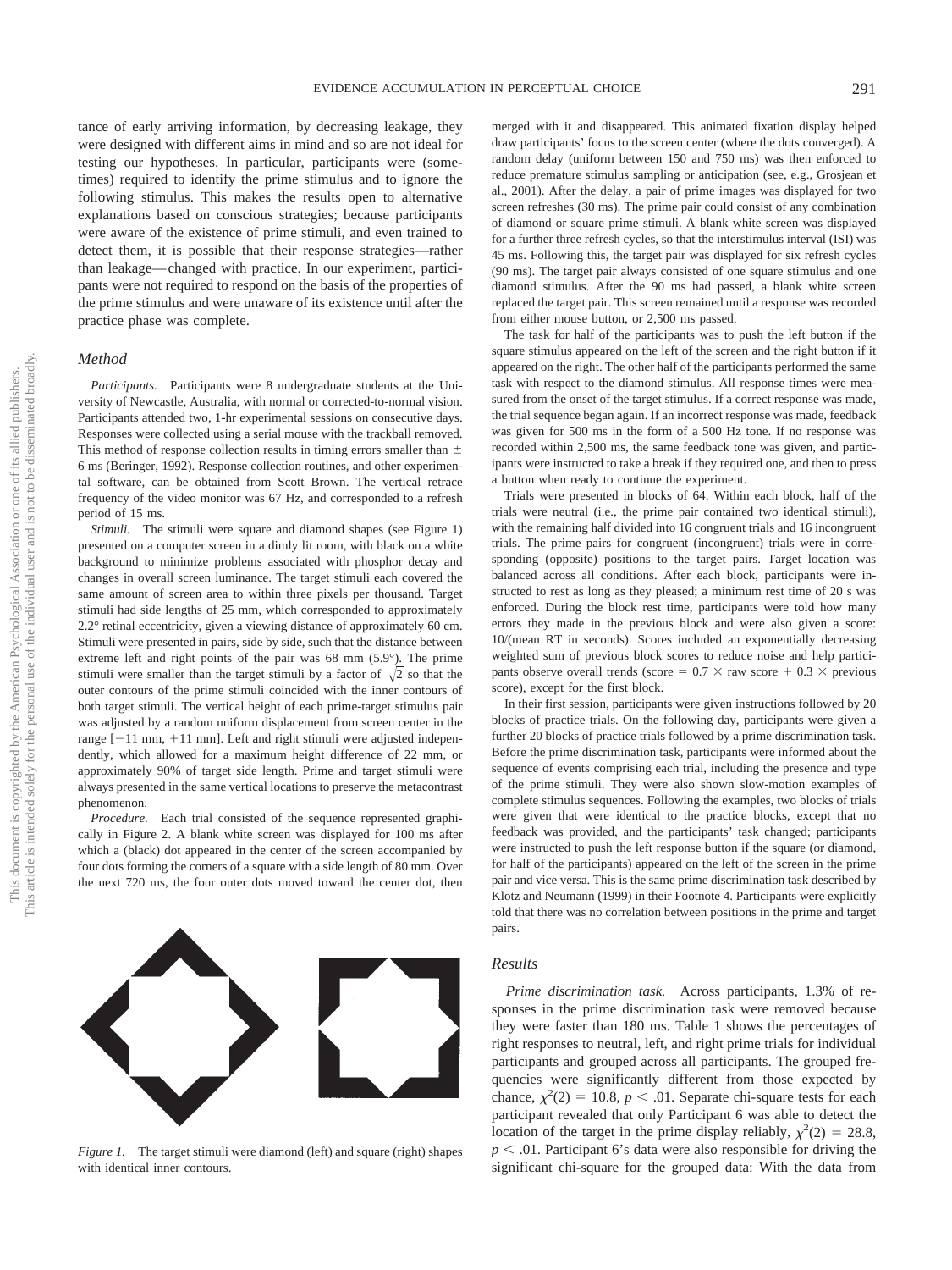

*Figure 2.* Time course of events in a typical trial. The trial pictured is a neutral trial (prime stimulus favors neither response). Stimuli were black-on-white.  $ISI =$  interstimulus interval.

Participant 6 removed, the grouped data were no longer significantly different from that expected by chance,  $\chi^2(2) = 2.3$ ,  $p >$ .05. It is possible that Participant 6's ability to detect target location in the prime display may confound further analyses, and so statistical tests are reported both with and without those data. A one-way repeated measures analysis of variance (ANOVA) on the effect of prime location on response frequency was also nonsignificant, all participants:  $F(2, 14) = 2.13$ ,  $p > .05$ ,  $MSE = 0.019$ .

*Practice task.* Data from the first practice block were excluded from further analysis. Error rates in this initial practice block especially in the first few trials—were much larger than in the rest of the experiment, possibly reflecting a response-learning phase. For instance, the mean error rates across participants for the first

Table 1

*Percentages of Right Responses to Neutral, Left, and Right Prime Stimuli by Participant*

|                 |         | Prime target location |       |             |
|-----------------|---------|-----------------------|-------|-------------|
| Participant no. | Neutral | Left                  | Right | $\chi^2(2)$ |
|                 | 48.4    | 46.9                  | 46.9  | 0.03        |
| 2               | 35.9    | 28.1                  | 46.9  | 2.45        |
| 3               | 46.0    | 44.0                  | 38.7  | 0.42        |
| 4               | 58.1    | 54.8                  | 71.9  | 2.30        |
| 5               | 47.6    | 34.4                  | 56.3  | 3.15        |
| 6               | 51.6    | 9.4                   | 75.0  | 28.80*      |
| 7               | 51.6    | 40.6                  | 65.6  | 4.04        |
| 8               | 41.3    | 59.4                  | 31.3  | 5.37        |
| Grouped data    | 47.6    | 39.5                  | 54.1  | $10.8*$     |

*Note.* The *N* values range from 106 –128 for the individual subject chi-square, and  $N = 997$  for the grouped-data chi-square test.  $* p < .05.$ 

block were 12.5% for the neutral condition, 8.6% for the congruent condition, and 26.6% for the incongruent condition. These rates were much larger than for the rest of the first experimental session (5.3%, 3.3%, and 18.4%, respectively). Across all participants, 0.59% of remaining RTs were removed because they were faster than 180 ms, and 0.03% were removed because they were slower than 1,500 ms. The data from Participants 6 and 7 had many more anticipatory responses removed (1.4% and 1.8%, respectively) than the rest of the participants. The effects of excluding data from these 2 participants are noted where appropriate below.

Table 2 shows the mean RT separately for each participant in the first and second practice sessions for neutral, congruent, and incongruent trials. We analyzed our data in terms of *priming effects*: Differences between incongruent and neutral conditions define *interference effects*; differences between neutral and congruent conditions define *facilitation effects*. The use of RT differences rather than RT avoids confounds due to changes in overall performance level with practice. Practice typically decreases RT, regardless of changes in priming effects. Thus, it may be possible that RTs associated with neutral, congruent, and incongruent conditions all decrease with practice, even though priming effects increase (i.e., congruent RTs decrease faster than neutral RTs, and incongruent RTs decrease slower).

The mean interference and facilitation effects on RT in Table 2 were in the expected directions (neutral trials were slower than congruent trials and faster than incongruent trials). We calculated  $a 2 \times 3$  repeated measures ANOVA, with practice session and trial type (neutral, congruent, and incongruent) as factors. There was a significant main effect of practice session, which indicated that practice improved overall performance,  $F(1, 7) = 8.6$ ,  $p < .05$ , *MSE* = 551; without Participants 6 and 7,  $F(1, 5) = 5.3$ ,  $p = .06$ ,  $MSE = 605$ . There was also a significant main effect of priming condition,  $F(2, 14) = 66.7$ ,  $p < .01$ ,  $MSE = 271$ ; without Partic-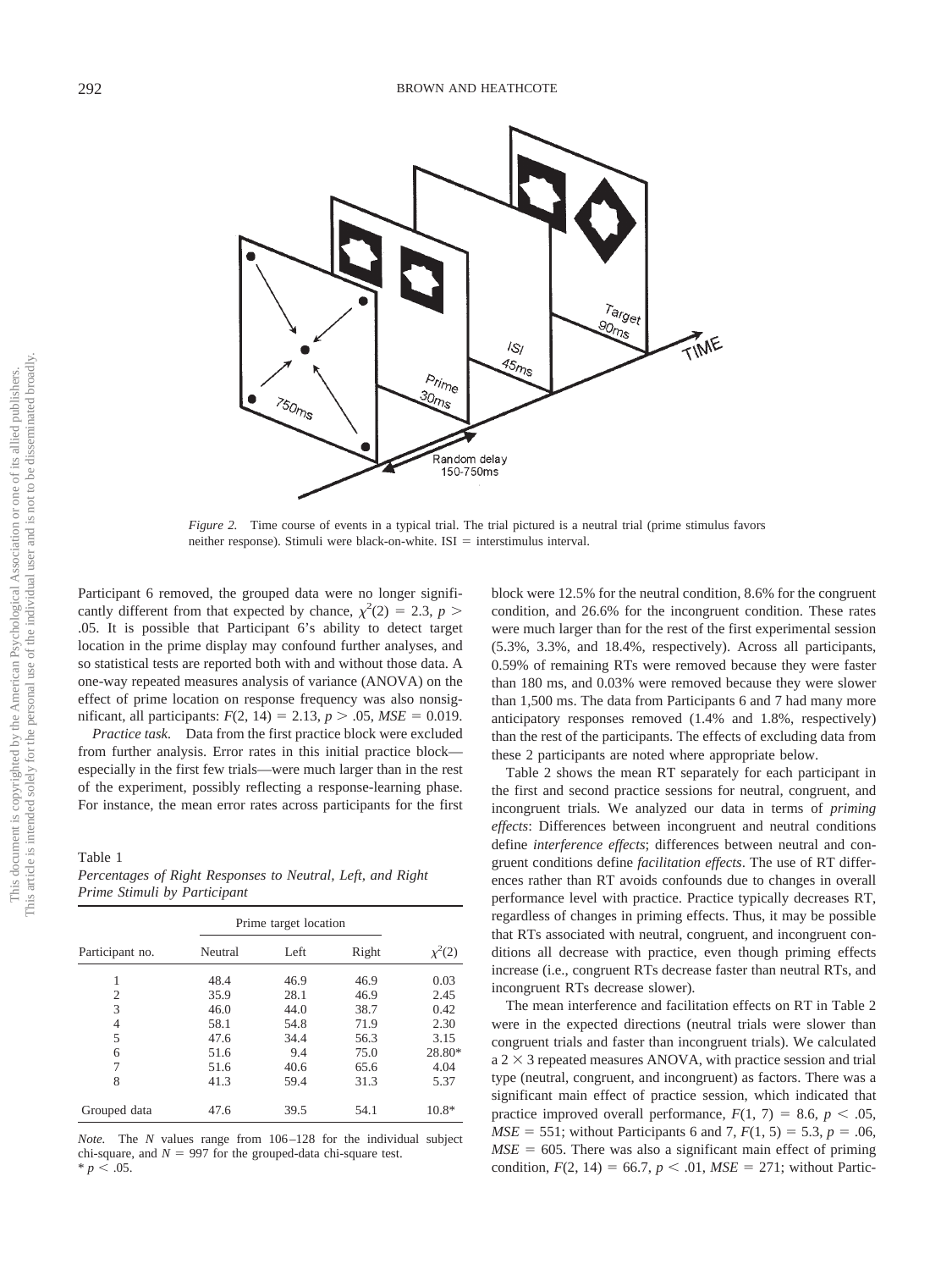|                 |         | Session 1 |             |         | Session 2 |             |
|-----------------|---------|-----------|-------------|---------|-----------|-------------|
| Participant no. | Neutral | Congruent | Incongruent | Neutral | Congruent | Incongruent |
|                 | 288.6   | 258.1     | 320.7       | 297.8   | 264.6     | 332.0       |
| $\overline{c}$  | 296.0   | 257.1     | 323.1       | 268.4   | 229.2     | 296.4       |
| 3               | 320.8   | 263.3     | 375.5       | 285.4   | 225.8     | 345.2       |
| 4               | 351.9   | 322.4     | 387.3       | 325.7   | 294.0     | 364.8       |
| 5               | 276.8   | 256.2     | 308.2       | 280.2   | 259.4     | 312.4       |
| 6               | 266.5   | 222.1     | 290.5       | 250.3   | 218.0     | 290.8       |
| 7               | 311.2   | 300.6     | 330.6       | 273.4   | 256.3     | 295.1       |
| 8               | 300.3   | 265.7     | 329.8       | 257.8   | 228.0     | 295.2       |
| Mean            | 301.5   | 268.2     | 333.2       | 279.9   | 246.9     | 316.5       |

*Mean Reaction Times (in Milliseconds) for Correct Responses to Target Stimuli for Each Participant by Experimental Session and Priming Condition*

ipants 6 and 7,  $F(2, 12) = 61.8$ ,  $p < .01$ ,  $MSE = 253$ . The interaction between priming condition and session was significant,  $F(2, 14) = 5.3, p < .05, MSE = 5.6$ ; without Participants 6 and 7,  $F(2, 12) = 7.4, p < .01, MSE = 1.8$ , which reflected larger facilitation and interference effects in the second session than in the first session.

Table 2

Previous research (e.g., Pietsch & Vickers, 1997; Usher & McClelland, 2001) identified large individual differences in leakage estimates, so we calculated a binomial test to assess betweensubjects reliability. From Table 2, we calculated interference and facilitation effects for each participant separately for each practice session. Fourteen of the 16 facilitation and interference effects increased from the first to the second session. The probability of observing 14 or more increases under a null hypothesis of equally likely increases and decreases is  $p = .01$ . With the data from Participants 6 and 7 removed, 11 of the 12 remaining effects increased ( $p = .0032$ ). Our hypotheses about the effects of practice on information integration actually entail an even more rigorous prediction: that both interference and facilitation effects increase separately. We tested this hypothesis with separate binomial tests for interference and facilitation effects. Seven of the eight interference effect sizes increased between sessions, and so did seven of the eight facilitation effect sizes (both  $p_s = .035$ ). With Participants 6 and 7 omitted, all six remaining effect sizes increased between sessions for both facilitation and interference (both  $p_s = .016$ ).

Table 3 shows the error rates for each participant separately for different priming conditions and practice sessions. Once again, the facilitation and interference effects were in the expected direction.  $A$  2  $\times$  3 ANOVA on error rates showed a significant main effect of priming stimulus condition,  $F(2, 14) = 19.5$ ,  $p < .01$ ,  $MSE =$ 0.0063; without Participants 6 and 7,  $F(2, 10) = 10.1$ ,  $p < .01$ ,  $MSE = 0.0069$ . Error rates were, on average, stable across sessions (nonsignificant main effect of practice session,  $F(1, 7) < 1$ ,  $MSE = 0.00074$ ; without Participants 6 and 7,  $F(1, 7) < 1$ ,  $MSE =$ 0.00039). Although overall the interaction between session and priming condition was not significant,  $F(2, 14) = 1.76$ ,  $p > .05$ ,  $MSE = 0.00038$ , with the data of Participants 6 and 7 omitted it was highly significant,  $F(2, 10) = 9.8$ ,  $p < .01$ ,  $MSE = 0.00013$ , with larger interference and facilitation effects after practice. We again calculated a binomial test by using interference and facilitation effects derived from Table 3. Of the 16 interference and facilitation effects, 14 increased between sessions ( $p = .0021$ ). When Participants 6 and 7's data were removed, all 12 of the remaining effects increased ( $p = .00024$ ). When facilitation and interference were considered separately, all eight interference effect sizes increased from the first to second session ( $p = .0039$ ). Of the eight facilitation effect size pairs, only six increased be-

| Table 3                                                                                      |  |
|----------------------------------------------------------------------------------------------|--|
| Error Rates (in Percentages) for Target Stimuli for Each Participant by Experimental Session |  |
| and Priming Condition                                                                        |  |

|                 |         | Session 1 |             |         | Session 2 |             |
|-----------------|---------|-----------|-------------|---------|-----------|-------------|
| Participant no. | Neutral | Congruent | Incongruent | Neutral | Congruent | Incongruent |
|                 | 3.9     | 3.3       | 13.5        | 2.2     | 0.6       | 12.5        |
| $\overline{c}$  | 6.6     | 2.3       | 34.9        | 8.8     | 0.9       | 39.1        |
| 3               | 2.0     | 1.0       | 12.8        | 1.4     | 0.0       | 14.7        |
| 4               | 1.8     | 3.0       | 5.6         | 2.3     | 1.6       | 8.4         |
| 5               | 2.0     | 2.3       | 8.6         | 1.3     | 1.3       | 8.4         |
| 6               | 8.1     | 2.0       | 34.5        | 5.3     | 0.9       | 24.7        |
| 7               | 12.5    | 9.2       | 25.7        | 14.1    | 6.6       | 27.5        |
| 8               | 5.9     | 3.3       | 11.8        | 8.0     | 1.6       | 19.7        |
| Mean            | 5.3     | 3.3       | 18.4        | 5.4     | 1.7       | 19.4        |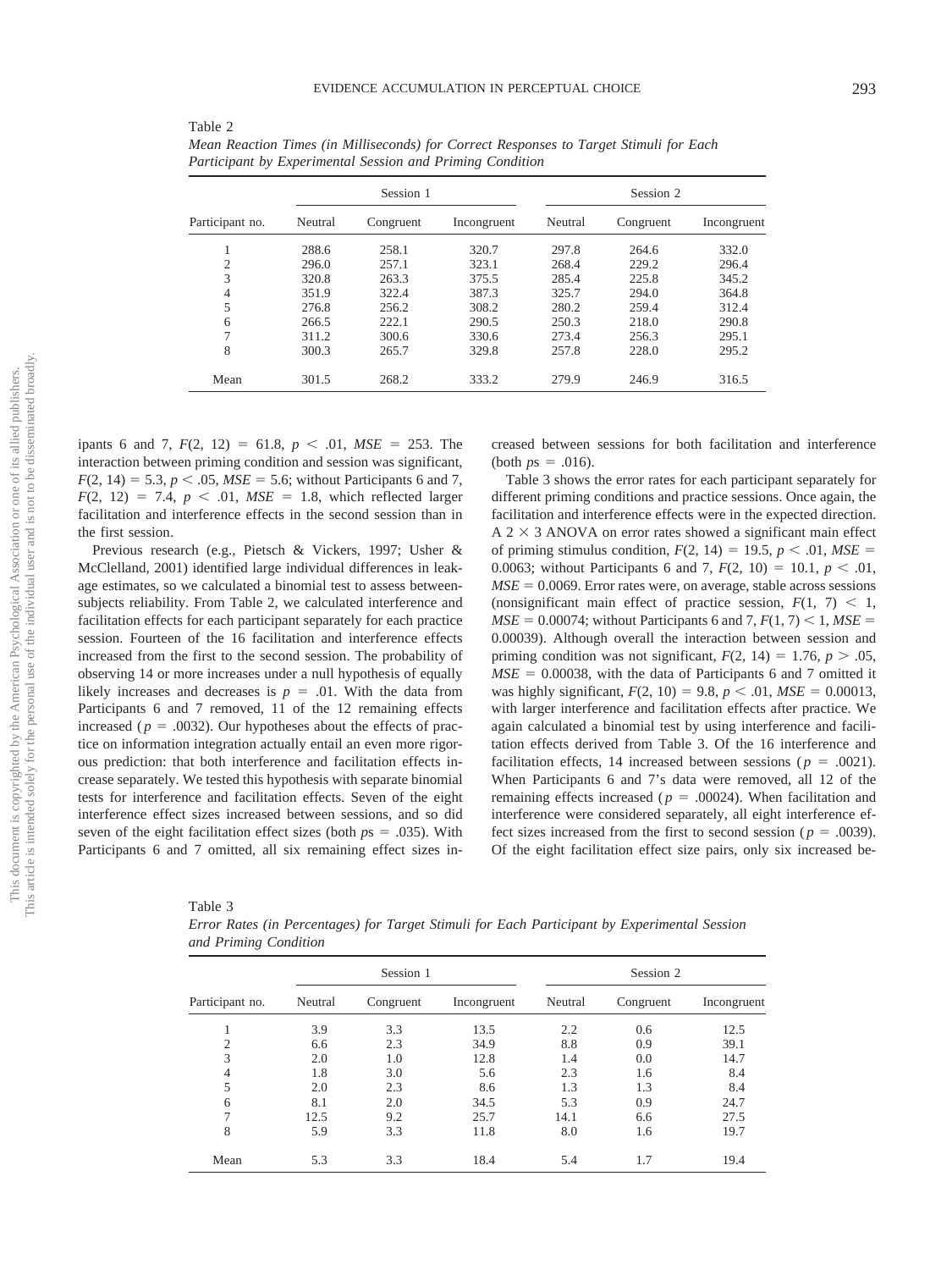tween sessions ( $p = .15$ ). When the data from Participants 6 and 7 were omitted, all six remaining interference effects increased  $(p = .016)$ , and five out of six facilitation effects increased ( $p =$ .10).

### *Discussion*

The results of binomial tests on error rates and mean RTs supported the hypothesis that increased practice leads to increased facilitation and interference effects for congruent and incongruent primes, respectively. The results of ANOVA tests on RTs provided similar support, as did the ANOVA for error rates in which the potentially suspect data from Participants 6 and 7 were excluded. These results together suggest that practice increases interference and facilitation effects from prime stimuli, even when those stimuli are not detected. The observed decrease in mean RT between sessions makes these results even stronger. Typically, an overall decrease in RT would be expected to reduce differences between conditions, but interference and facilitation effects increased in the second session. The overall decrease in RT is also consistent with the hypothesized decrease in leakage, which speeds the decision process. Further, our results cannot be explained by speed– accuracy trade off; overall error rates were stable across sessions, but we observed increased priming effect sizes in both RT and error rate.

Our results pose an interesting question: Why does practice apparently strengthen the facilitation and interference effects of prime displays but not the ability to consciously detect those same primes? Klotz and Neumann (1999, Experiment 3) concluded that extra practice did not improve performance in their prime discrimination task, which supports our current data. However, contrary to our results, Klotz and Neumann also concluded that extra practice had no effect on the magnitude of the facilitation and interference effects for RT or error rates (reported in their Table 1). Vorberg et al. (2003) found results consistent with ours—practice increased differences in error rates between congruent and incongruent conditions. A possible reason for different results in Klotz and Neumann's experiment is that they used less practice than the current design or Vorberg et al.'s design (1,280 trials vs. 2,560 in the current study, even more in Vorberg et al.). This explanation suggests that practice increases self-excitation slowly, consistent with the notion that self-excitation is energetically expensive and thus reserved only for specific tasks that are performed often.

#### Generality of Results

The results of our experiment support the hypothesis that practice at a perceptual choice task reduces leakiness in an information accumulation process. However, with only 8 participants and just one experimental paradigm, the reader may wonder about the generality of this result. We carried out three other experiments of similar design (see Brown, 2002, for full details). Each of these three experiments supported our hypothesis. The third experiment was very similar to the one reported in the present study, but without variable stimulus foreperiods and independent random vertical positioning of the stimuli. Random foreperiods were used to ameliorate possible effects due to changes in premature stimulus sampling (e.g., Laming, 1968). With fixed onset times, it is possible that increased prime effect sizes could occur with practice because participants learned to temporally focus their attention on

the prime. However, the same pattern of results was obtained in both experiments, which suggests that changes in premature stimulus sampling were not an important factor. Further evidence that premature stimulus sampling did not have large effects on our data is provided by a comparison of correct and error RTs. RTs associated with error responses were marginally longer than RTs associated with correct responses for all 8 participants in the current experiment: The mean difference across participants (for responses from the neutral priming condition) was 5.0 ms. Premature stimulus sampling is associated with mean error RTs that are shorter than mean correct RTs (Luce, 1986).

Our two other experiments used a relative line-length judgment task. Two lines were presented on a computer screen and participants responded to the taller one— differences were well above threshold. Prime stimuli could be neutral (two lines of equal height), congruent (similar to target display), or incongruent (mirror image of target display). These two experiments also showed increasing effects of prime stimuli with practice. The prime stimuli were more easily visible in the line-length experiments, which allowed for possible confounding explanations based on conscious strategies. The consistency of results across the line-length and metacontrast experiments suggests that the priming effect is not mediated by conscious strategies.

Our results provide support for the novel hypothesis that priming effects increase with practice and thereby support the hypothesis that evidence accumulation becomes less leaky with practice. However, our experiments do not rule out all other alternative explanations for increased priming effects with practice. For example, Smith, Ratcliff and Wolfgang (2004) suggested that decisions about briefly presented stimuli are based on a representation obtained by integrating the input over a time window, which is maintained at a stable level in a visual short-term memory. The variable stimulus onset timing we used helped to rule out the possibility that increased priming effects were due to participants learning to better align the beginning of the window with the prime onset. However, the increased priming effects might still be due to decreased leakage in the visual short-term memory integration process itself. Our model, in contrast, locates the change of leakage in the decision process. It is also possible to explain our results without reference to changes in leakage anywhere in the decision process. One such explanation<sup>3</sup> holds that practice improves the quality of the memorial representation of the prime stimulus. Thus, with greater practice, the memory trace for the prime exerts greater influence on decisions made about the target. In this theory, the memory for the prime improves in quality but not in strength, so primes remain subliminal even after practice.

It is difficult to imagine that such theories could be differentiated from our hypothesis of decreased information leakage through experiments of the kind reported in the present article. Indeed, a change in the leakiness of the information integration process could be viewed as an approximation to changes in memory quality: Improved memory quality implies that information from earlier in the decision process is retained for longer, which is exactly the hypothesis instantiated by reduced leakage. In the next section, we provide further evidence based on neutral trial RTs from the present experiment and the other experiments reported in

<sup>&</sup>lt;sup>3</sup> We thank Philip Smith for suggesting this explanation.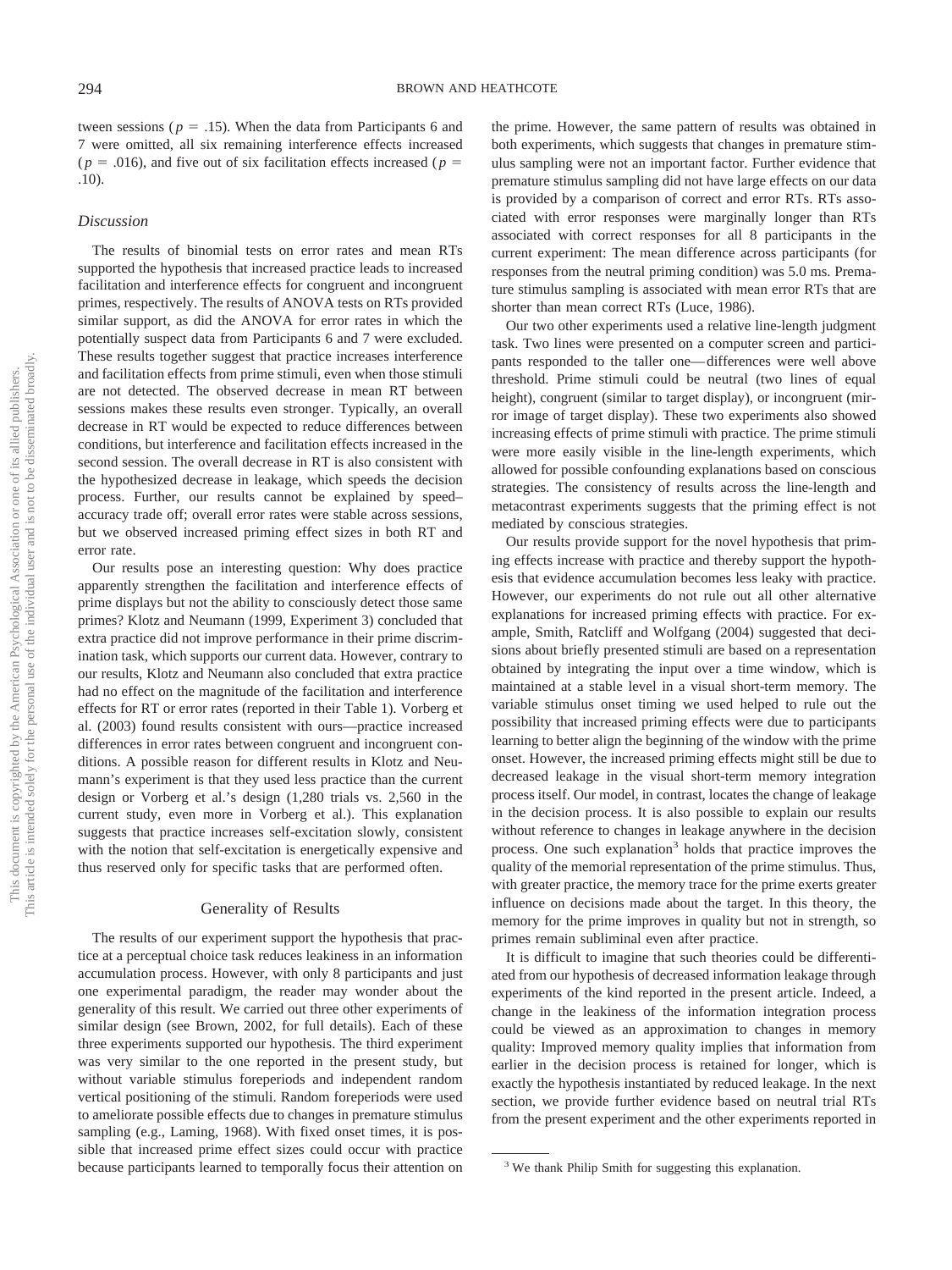Brown (2002), which is consistent with changes in leakage with practice.

#### The Self-Exciting Expert Competitor Model

Heathcote and Brown (2000) proposed that in order for decision models of the type proposed by Page (2000) and Usher and McClelland (2001) to accommodate an exponential law of practice, practice might increase recurrent self-excitation, which would decrease effective leakage. Heathcote and Brown showed that for a leaky accumulator, the input must increase at a faster than quadratic rate with practice trials in order to approximate an exponential law of practice. Page proposed that the input to the decision process is the maximum activation produced by a set of instances, each laid down by a practice trial. As practice trials (*N*) increase, so does the maximum, but at a rate slower than linear in practice trials. Hence, Page's model cannot accommodate an exponential form of the law of practice. Indeed, any model that attributes practice effects solely to an unbounded change in input seems implausible, especially when the input increases at greater than the square of the number of practice trials, as not many trials would be required before the input became extremely large. This was the motivation for Heathcote and Brown's suggestion that practice decreases RT by decreasing leakage rather than increasing the input.

Heathcote and Brown (2002) developed the details of this approach, which they called the self-exciting expert competitor (SEEXC) model. They demonstrated, analytically for a single leaky integrator unit and by simulation for a two-unit leaky competitive integrator, that a learning rule that produces a bounded change in weights  $(\varepsilon)$  on a self-excitatory (recurrent) connection  $(d\varepsilon/dN = \lambda(k - \varepsilon))$ , where  $\lambda$  is a learning rate parameter and *k* is passive leakage) could capture an important property of practice data, a *relative learning rate* (RLR), which is asymptotically greater than zero as *N* increases.

Heathcote et al. (2000) first suggested RLR as a way of discriminating the shapes of similar functions such as the power and exponential.<sup>4</sup> RLR quantifies the rate of change of the practice function as a proportion of the distance from asymptotic RT (*A*), formally:  $RLR = -dRT/dN/(RT - A)$ . For an exponential function  $(A + Be^{-\alpha N}$ , in which *B* is a scale parameter), RLR is a constant equal to the rate parameter of the exponential function ( $\alpha$ ). For a power function ( $\overline{A} + \overline{B}N^{-\beta}$ , where  $\beta$  is a rate parameter), RLR decreases hyperbolically to zero with practice. Heathcote et al. examined 7,910 practice series from 475 participants in 24 experiments using a broad range of skill acquisition paradigms and found that the exponential function provided a significantly better fit than the power function in every experiment.

Heathcote et al. (2000) also showed that even more consistently, but with a lesser absolute improvement, the four parameter asymptote power exponential (APEX) function  $(A + Be^{-\alpha N}N^{-\beta})$  provided a better fit than the "general" power function  $(A + B(N +$  $(E)^{-\beta}$ ), which adds a fourth parameter (*E*) to the power function that allows for practice prior to experimental measurement. Critically, the APEX and general power functions differ in the asymptotic behavior of their RLRs; both decrease initially, but the RLR of the general power decreases to zero, whereas the RLR of the APEX function asymptotically equals the rate of its exponential component. Hence, it appears that any viable practice function must have an RLR that remains greater than zero. In some data sets

| Table 4                                                 |  |  |  |  |
|---------------------------------------------------------|--|--|--|--|
| $\mathbf{v} = \mathbf{v}^2$ , $\mathbf{v} = \mathbf{v}$ |  |  |  |  |

| Mean R <sup>2</sup> Across Participants for Practice Function Fits |  |
|--------------------------------------------------------------------|--|
|--------------------------------------------------------------------|--|

|                               |                              |                              | Function                                              |                              |                              |
|-------------------------------|------------------------------|------------------------------|-------------------------------------------------------|------------------------------|------------------------------|
|                               |                              |                              | Experiment Power Exponential General power APEX SEEXC |                              |                              |
| 2<br>$\mathcal{R}$<br>Current | .302<br>.266<br>.395<br>.282 | .321<br>.295<br>.445<br>.322 | .322<br>.302<br>.465<br>.315                          | .332<br>.308<br>.472<br>.323 | .328<br>.308<br>.471<br>.323 |

*Note.* Experiments 1–3 refer to numbering used in Brown (2002).  $APEX =$  asymptote power exponential;  $SEEXC =$  self-exciting expert competitor.

the APEX function fit significantly better than the simpler exponential function, which suggests that a decrease in initial RLR might also be a desirable property for a practice function, at least in some paradigms.

Heathcote et al. (2000) did not provide a theoretical motivation for the APEX function; it was used as a convenience for comparing power and exponential functions. However, Heathcote and Brown (2002) showed that a four-parameter function with properties very similar to the APEX function can be derived as an approximation to the practice function produced by the SEEXC model:

$$
RT(N) = A + B\left(\frac{(1-c)e^{-\lambda N}}{1 - ce^{-\lambda N}}\right).
$$

Like the APEX function, the SEEXC practice function has an asymptotic RLR greater than zero  $(\lambda)$  that decreases initially with practice. Unlike the APEX function, which shares with the power function an infinite RLR when  $N + E = 0$ , the RLR of the SEEXC function is bounded:  $\lambda/(1 - c) \geq RLR > \lambda$ . Clearly, as *c* approaches zero, the RLR of the SEEXC practice function approaches a constant, just like the exponential, and as *c* increases, it can accommodate the cases in which Heathcote et al. (2000) found the APEX function provided a clearly better fit than the exponential function.

To further test the SEEXC model, we fit the SEEXC practice function to data from the present experiment and from the three similar experiments described in Brown (2002). We fit block mean RT for neutral-prime data, using only correct responses and excluding the first practice block. The use of block mean RTs is appropriate for least squares fitting of practice curve data (Brown & Heathcote, 2003). Full details for those experiments and the curve fitting methods used are available in Brown (2002). Neutral trial data were used because they provided the greatest number of observations and corresponded to the assumption of input stationarity used in deriving the SEEXC practice function. For comparison, we also fit power and exponential practice functions, as used by Heathcote et al. (2000). As illustrated in Table 4, we replicated Heathcote et al.'s finding that the exponential function provides a clearly better fit than the power function. The SEEXC practice function provided a better fit than either the power or exponential

<sup>4</sup> Luce (1986) and Wickens (1998) used hazard rate, which has the same formal definition as RLR, to discriminate RT distribution functions and forgetting curves, respectively.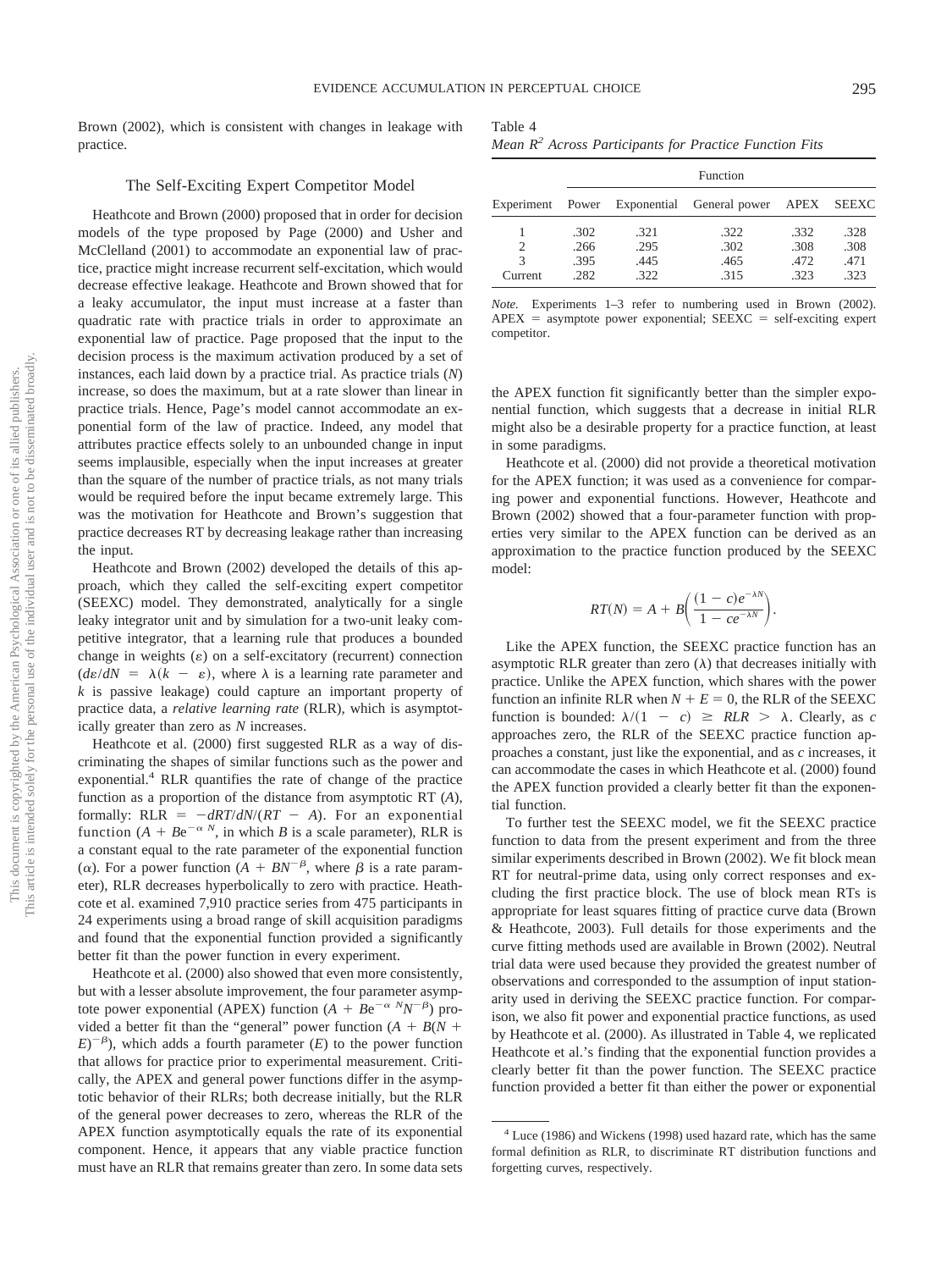functions. Figure 3 shows data from 1 participant as an illustrative example: The SEEXC function fits better than the exponential function because it is better able to capture early rapid learning. Heathcote et al. also fit two other four-parameter practice functions, the generalized power function and the APEX function. Our SEEXC function fit as well as either of those, and is to be preferred because it is based on a psychological model, rather than used as a fitting convenience. As with our earlier results showing that leakage decreases with practice, these results support the SEEXC model as an account of the development of skill in perceptual choice.

#### Conclusions

The prediction tested in the present study, that practice reduces leakage in evidence accumulation, was formulated on the basis of a theory of skill acquisitions, SEEXC, and considerations quite separate from previous results related to evidence leakage. As such, its confirmation represents a strong endorsement of the SEEXC theory, with further support provided by successfully describing some of the subtler aspects of the law of practice. More broadly, the idea that practice reduces leakage in information accumulation is consistent with other effects of practice such as automaticity. Under our formulation, highly practiced responses are fast because evidence accumulates more quickly when leakage is offset by increased self-excitation. Highly practiced responses also require less total input to achieve the response threshold, so they can be triggered by only a brief input and once triggered are hard to inhibit. Highly practiced responses, such as reading, are



*Figure 3.* Sample practice curves. Data (circles) are block average response times (RTs) from Subject 7 for neutral-prime trials, excluding the first block. Dashed line represents best fitting exponential function: *y*  $261 + 101e^{-0.071x}$ , where *y* is block mean RT (in ms) and *x* is practice block number. The solid line shows the best-fitting practice curve derived from the self-exciting expert competitor (SEEXC) model, with parameters  $A = 261$  ms,  $B = 146$  ms,  $c = 0.72$  ms,  $\lambda = 0.050$  (see text for equation).

also resistant to interference effects from less practiced responses, such as naming the color in which a word is printed in the Stroop paradigm (McLeod, 1991). Changes in self-excitation naturally predict these effects. Because color naming is less practiced, evidence about printed color accumulates slowly, and when it eventually impacts the reading process it has little influence because the reading response is already largely determined by earlyarriving direct evidence from the reading process. Reading, in contrast, has a larger interfering effect on color naming because slowly accumulating direct evidence from ink color is more easily modulated by indirect effects from reading.

Our finding that practice reduces leakage may also reconcile apparently contradictory evidence that supports lossless and leaky evidence accumulation. For example, Usher and McClelland (2001) and Pietsch and Vickers's (1997) results supporting the presence of leakage in information accumulation used only 500 – 600 trials. In contrast, Ratcliff and Smith (2004) and Smith et al. (2004) found evidence against leakage by using data from three highly practiced tasks that involved thousands of trials. Large numbers of trials were required to obtain stable fits of sequentialsampling models to individual participant's data. Their fits favored lossless integration because the leakage parameter for an Ornstein– Uhlenbeck (OU) diffusion model was estimated as not significantly different from zero in most cases. The large difference in the number of trials may explain the opposite findings, although it may also be due to the nature of the OU model. In any case, our results indicate that the effects of practice should be taken into account when considering these issues. More generally, our finding that leakage changes systematically with practice supports leaky accumulation models, such as Usher and McClelland's model and the OU diffusion model, which allow different values of leakage and reject lossless accumulation models such as the Weiner diffusion.

The present findings also suggest a role for self-excitation within Usher and McClelland's (2001) model. Usher and McClelland did not examine the role of self-excitation but chose instead to treat it as a constant effectively absorbed into the estimate of passive leakage. Brown and Heathcote (2005) examined a deterministic form of Usher and McClelland's model, both with and without a self-excitation parameter. When estimates of selfexcitation were allowed to vary, they played a role separately identifiable from passive leakage in trials in which response speed was emphasized. Wang (2002) also suggested that self-excitation is necessary at the neural level to obtain sufficiently long time constants to model the relatively slow accumulation process seen in perceptual decision making. Wang hypothesized that selfexcitation was mediated by NMDA receptors, which suggests a testable physiological locus for the self-excitation learning effects proposed in the current study.

#### References

- Alsop, B., & Honig, W. K. (1991). Sequential discrimination and relative numerosity discriminations in pigeons. *Journal of Experimental Psychology: Animal Behavior Processes, 17,* 386 –395.
- Beringer, J. (1992). Timing accuracy of mouse response registration on the IBM microcomputer family. *Behavior Research, Methods, Instruments & Computers, 24,* 486 – 490.
- Bridgeman, B. (1971). Metacontrast and lateral inhibition. *Psychological Review, 78,* 528 –539.
- Bridgeman, B. (2001). A comparison of two lateral inhibitory models of metacontrast. *Journal of Mathematical Psychology, 45,* 780 –788.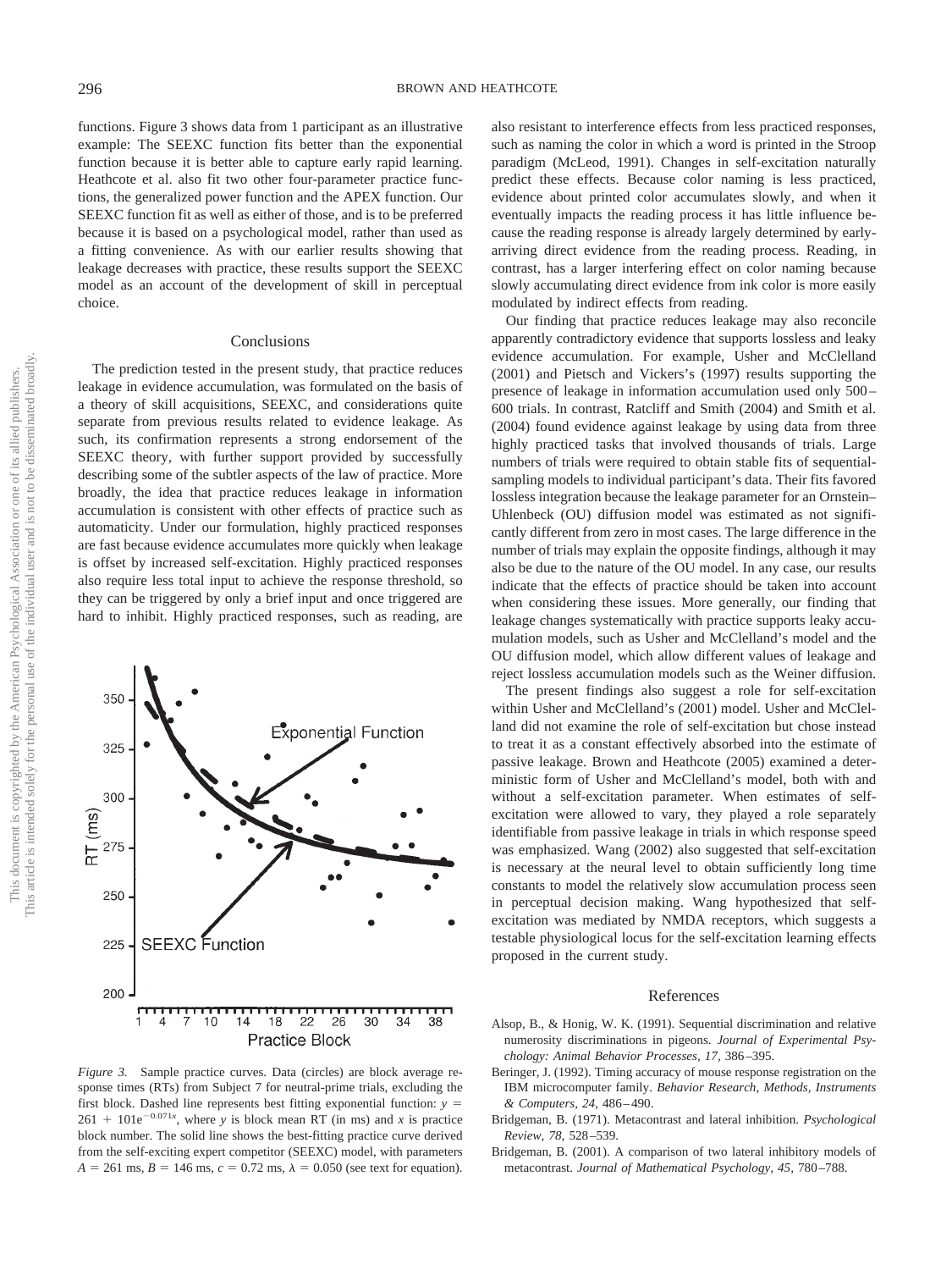- Brown, S. (2002). *Quantitative approaches to skill acquisition in choice tasks*. Unpublished doctoral thesis, University of Newcastle, New South Wales, Australia.
- Brown, S., & Heathcote, A. (2003). Averaging learning curves across and within participants. *Behavior Research Methods, Instruments & Computers, 35,* 11–21.
- Brown, S., & Heathcote, A. (2005). A ballistic model of choice response time. *Psychological Review, 112,* 117–128.
- Busemeyer, J. R. (1985). Decision making under uncertainty: A comparison of simple scalability, fixed-sample, and sequential-sampling models. *Journal of Experimental Psychology: Learning, Memory, and Cognition, 11,* 538 –564.
- Busemeyer, J. R., & Townsend, J. T. (1993). Decision field theory: A dynamic-cognitive approach to decision making in an uncertain environment. *Psychological Review, 100,* 432– 459.
- Carpenter, R. H. S., & Reddi, B. A. J. (2001). Putting noise into neurophysiological models of simple decision making. *Nature Neuroscience, 4,* 337.
- Didner, R., & Sperling, G. (1980). Perceptual delay: A consequence of metacontrast and apparent motion. *Journal of Experimental Psychology: Human Perception and Performance, 6,* 235–244.
- Erlick, D. E. (1961). Judgments of relative frequency of a sequential series of events. *Journal of Experimental Psychology, 62,* 105–112.
- Falmagne, J. C. (1965). Stochastic model for choice reaction time with applications to experimental results. *Journal of Mathematical Psychology, 2,* 77–124.
- Francis, G. (2000). Quantitative theories of metacontrast masking. *Psychological Review, 107,* 768 –785.
- Francis, G. (2003). Developing a new quantitative account of backward masking. *Cognitive Psychology, 46,* 198 –226.
- Grice, G. R. (1972). Application of a variable criterion model to auditory reaction time as a function of the type of catch trial. *Perception & Psychophysics, 12,* 103–107.
- Grosjean, M., Rosenbaum, D. A., & Elsinger, C. (2001). Timing and reaction time. *Journal of Experimental Psychology: General, 130, 2*56 – 272.
- Heathcote, A., & Brown, S. (2000). The law of practice and localist neural network models. Comment on Page, M., Connectionist modelling in psychology: A localist Manifesto. *Behavioral and Brain Sciences, 23,*  $479 - 480.$
- Heathcote, A., & Brown, S. (2002). SEEXC: A model of response time in skill acquisition. Available from Noetica Web site: http://www2 .psy.uq.edu.au/CogPsych/Noetica/Articles/SEEXCfinal.pdf
- Heathcote, A., Brown, S., & Mewhort, D. J. K. (2000). Repealing the power law: The case for an exponential law of practice. *Psychonomic Bulletin & Review, 7,* 185–207.
- Hogben, J. H., & Di Lollo, V. (1984). Practice reduces suppression in metacontrast and apparent motion. *Perception & Psychophysics, 35,*  $441 - 445$ .
- Irwin, F. W., & Smith, W. A. S. (1957). Further tests of theories of decision in an expanded judgment situation. *Journal of Experimental Psychology, 52,* 345–348.
- Irwin, F. W., Smith, W. A. S., & Mayfield, J. F. (1956). Tests of two theories of decision in an expanded judgment situation. *Journal of Experimental Psychology, 51,* 261–268.
- Kahneman, D. (1968). Method, findings, and theory in studies of visual masking. *Psychological Bulletin, 70,* 404 – 425.
- Killeen, P. R. (2001). Writing and overwriting short-term memory. *Psychonomic Bulletin & Review, 8,* 18 – 43.
- Klotz, W., & Neumann, O. (1999). Motor activation without conscious discrimination in metacontrast masking. *Journal of Experimental Psychology: Human Perception and Performance, 25,* 976 –992.
- Klotz, W., & Wolff, P. (1995). The effect of a masked stimulus on the response to the masking stimulus. *Psychological Review, 58,* 92–101.
- Lachter, J., & Durgin, F. H. (1999). Metacontrast masking functions: A

question of speed? *Journal of Experimental Psychology: Human Perception and Performance, 24,* 936 –947.

- Lacouture, Y., & Marley, A. A. J. (1991). A connectionist model of choice and reaction time in absolute identification. *Connection Science, 3,*  $401 - 433.$
- Lacouture, Y., & Marley, A. A. J. (1995). A mapping model of bow effects in absolute identification. *Journal of Mathematical Psychology, 39,* 383–395.
- Laming, D. R. (1968). *Information theory of choice-reaction times.* New York: Academic Press.
- Link, S., & Heath, R. A. (1975). A sequential theory of psychological discrimination. *Psychometrica, 40,* 77–105.
- Luce, R. D. (1986). *Response times.* New York: Oxford University Press.
- McClelland, J. L. (1979). On the time relations of mental processes: An examination of systems of processes in cascade. *Psychological Review, 86,* 287–330.
- McClelland, J. L. (1993). Toward a theory of information processing in graded, random, interactive networks. In D. E. Meyer & S. Kornblum (Eds.), *Attention and performance XIV: Synergies in experimental psychology, artificial intelligence, and cognitive neuroscience* (pp. 655– 688). Cambridge, MA: MIT Press.
- McLeod, C. M. (1991). Half a century of research on the Stroop effect: An integrative review. *Psychological Bulletin, 109,* 163–203.
- Milner, A. D., & Goodale, M. A. (1995). *The visual brain in action.* Oxford, England: Oxford University Press.
- Newell, A., & Rosenbloom, P. S. (1981). Mechanisms of skill acquisition and the law of practice. In J. R. Anderson (Ed.), *Cognitive skills and their acquisition* (pp. 1–55). Hillsdale, NJ: Erlbaum.
- Page, M. (2000). Connectionist modelling in psychology: A localist manifesto. *Behavioral and Brain Sciences, 23,* 443–512.
- Pietsch, A., & Vickers, D. (1997). Memory capacity and intelligence: Novel techniques for evaluating rival models of a fundamental information-processing mechanism. *The Journal of General Psychology, 124,* 231–339.
- Ratcliff, R. (1978). A theory of memory retrieval. *Psychological Review, 85,* 59 –108.
- Ratcliff, R. (1981). A theory of order relation in perceptual matching. *Psychological Review, 88,* 552–572.
- Ratcliff, R., & Rouder, J. N. (1998). Modelling response times for twochoice decisions. *Psychological Science, 9,* 347–356.
- Ratcliff, R., & Smith, P. L. (2004). A comparison of sequential sampling models for two-choice reaction time. *Psychological Review, 111,* 333– 367.
- Ratcliff, R., Van Zandt, T., & McKoon, G. (1999). Comparing connectionist and diffusion models of reaction time. *Psychological Review, 106,* 261–300.
- Roitman, J. D., & Shadlen, M. N. (2002). Response of neurons in the lateral intraparietal area during a combined visual discrimination reaction time task. *The Journal of Neuroscience, 22,* 9475–9489.
- Schmidt, T. (2002). The finger in flight: Real-time motor control by visually masked color stimuli. *Psychological Science, 13,* 112–118.
- Smith, P. L. (1995). Psychophysically principled models of simple visual reaction time. *Psychological Review, 102,* 567–593.
- Smith, P. L. (2000). Stochastic, dynamic models of response times and accuracy: A foundational primer. *Journal of Mathematical Psychology, 44,* 408 – 463.
- Smith, P. L., Ratcliff, R., & Wolfgang, B. J. (2004). Attention orienting and the time course of perceptual decisions: Response time distributions with masked and unmasked displays. *Vision Research, 44,* 1297–1320.
- Smith, P. L., & Vickers, D. (1989). Modeling evidence accumulation with partial loss in expanded judgment. *Journal of Experimental Psychology: Human Perception and Performance, 15,* 797– 815.
- Stone, M. (1960). Models for choice reaction time. *Psychometrika, 25,* 251–260.